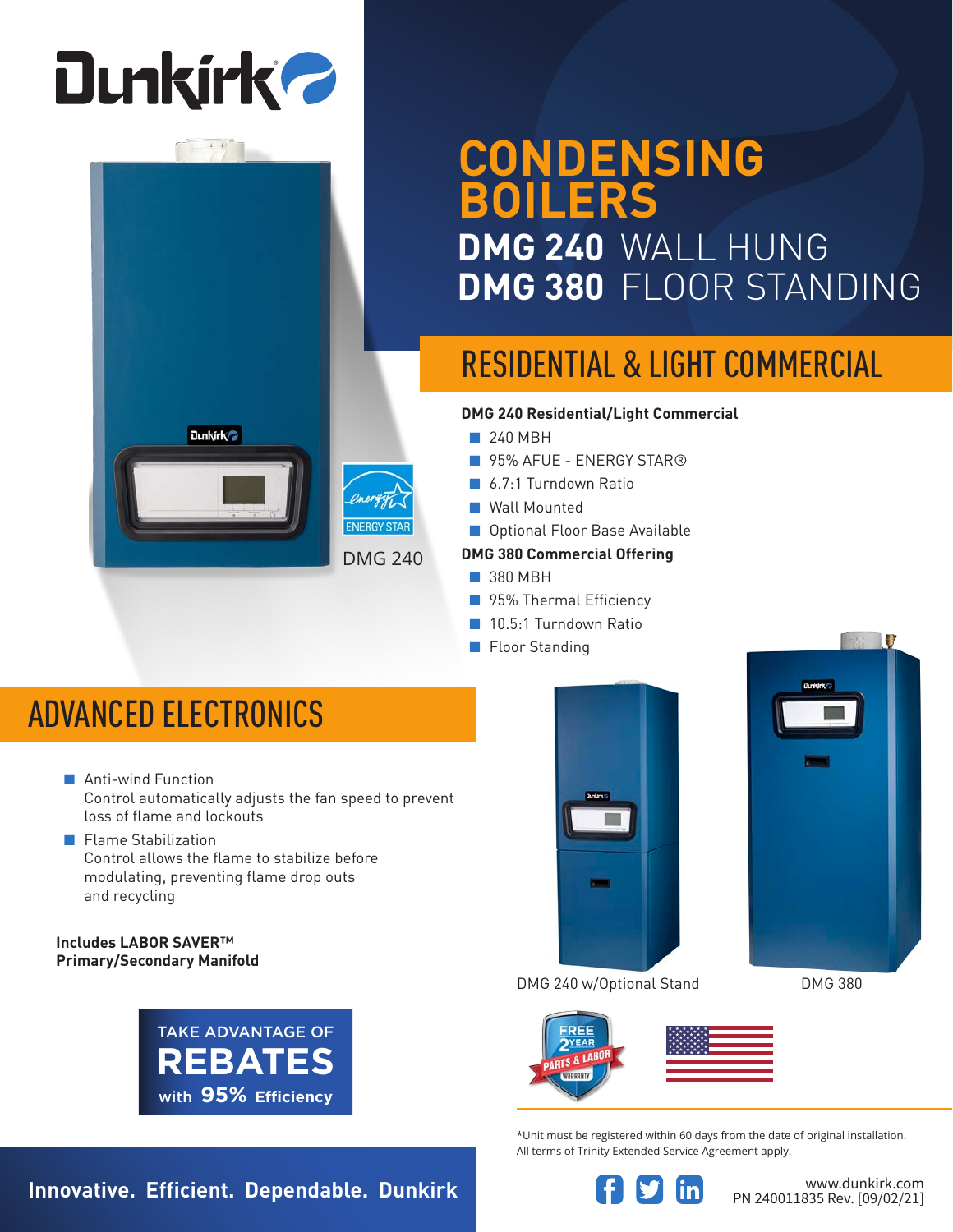

### A CLOSER LOOK DMG 240

The **DMG 240** is perfect for **Residential** or **Light Commercial**  applications. The **95% AFUE** allows you to qualify for state, federal, or local utility company rebates.

**6.7:1 Modulation Turndown Ratio** saves energy by reducing the amount of gas used. By automatically modulating the gas input to match the heating level needed, the boiler operates at **optimum efficiency** resulting in **savings for you!**

**Optional Floor Base Kit** is available when the installation does not allow for a wall mounted solution. Boiler connections are easily accessible through the removable panels of the Optional Base.

- 1. Coaxial Flue Connector
- 2. Pressure Switch
- 3. Combustion Sight Glass
- 4. Flame Sensor/Ignitor
- 5. Heat Exchanger
- 6. Auxiliary Control Panel
- 7. Built-in Boiler Pump
- 8. Digital Display w/Back-light



**1**

DMG 240



### MULTIPLE BOILER PACKAGES AVAILABLE

Pair the **DMG 240/380** with one of our staging controls and 2-4 boilers for special package pricing! **Installing multiple boilers provide many benefits:**

> ■ Improved Efficiency ■ Built-in Redundancy

■ Installation Flexibility

- Improved Serviceability
- Improved Boiler System Longevity

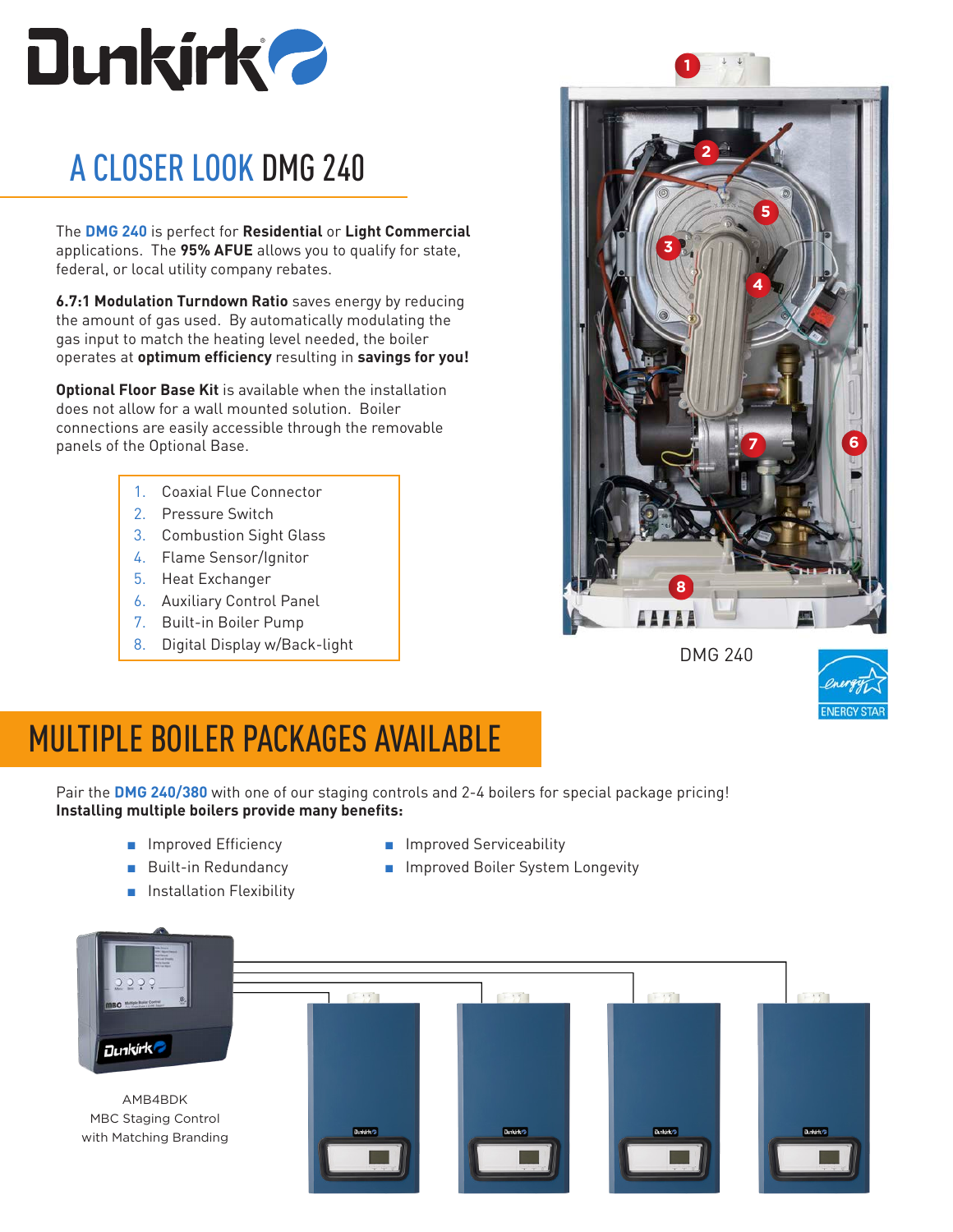

DMG 380

### A CLOSER LOOK DMG 380

The **DMG 380** is ideal for **Commercial** applications. The **95% Thermal Efficiency** allows you to qualify for state, federal, or local utility company rebates.

An impressive **10.5:1 Modulation Turndown Ratio** can meet varying load demands, saving energy and reducing fuel costs!

**Optional Plug-and-Play CSD-1 Kits** are available where local code requires. Includes Manual Reset Low Water Cut Off (LWCO) and High Limit.

**Compact Floor Standing Design** features built-in leveling legs and a removable one-piece front jacket and lower side panels for easy access.

#### **LABOR SAVER™ Manifold included.**

The pre-manufactured primary/secondary piping saves time and money on the job site.

- 1. Coaxial Flue Connector
- 2. Combustion Sight Glass
- 3. Flame Sensor/Ignitor
- 4. Heat Exchanger
- 5. Auxiliary Control Panel
- 6. Built-in Boiler Pump
- 7. Digital Display w/Back-light



Larger Heat Exchanger Coils 1-1/2" Hot & Cold Water Tappings Dual Annode Rods



Optional Indirect Tank Sensor

### OPTIONAL INDIRECT TANK CONNECTION

Dunkirk **Stainless Steel Indirect Water Heaters** are available in 30 to 115 gallon capacities, featuring 316L stainless steel construction and accessible connections for an easy installation. Commercial sizes available in High Output 80 & 155 Gallon (HOC) and Extra High Output 85 & 155 Gallon (XHOC) models.

#### **Built by American Craftsmen since 1928**